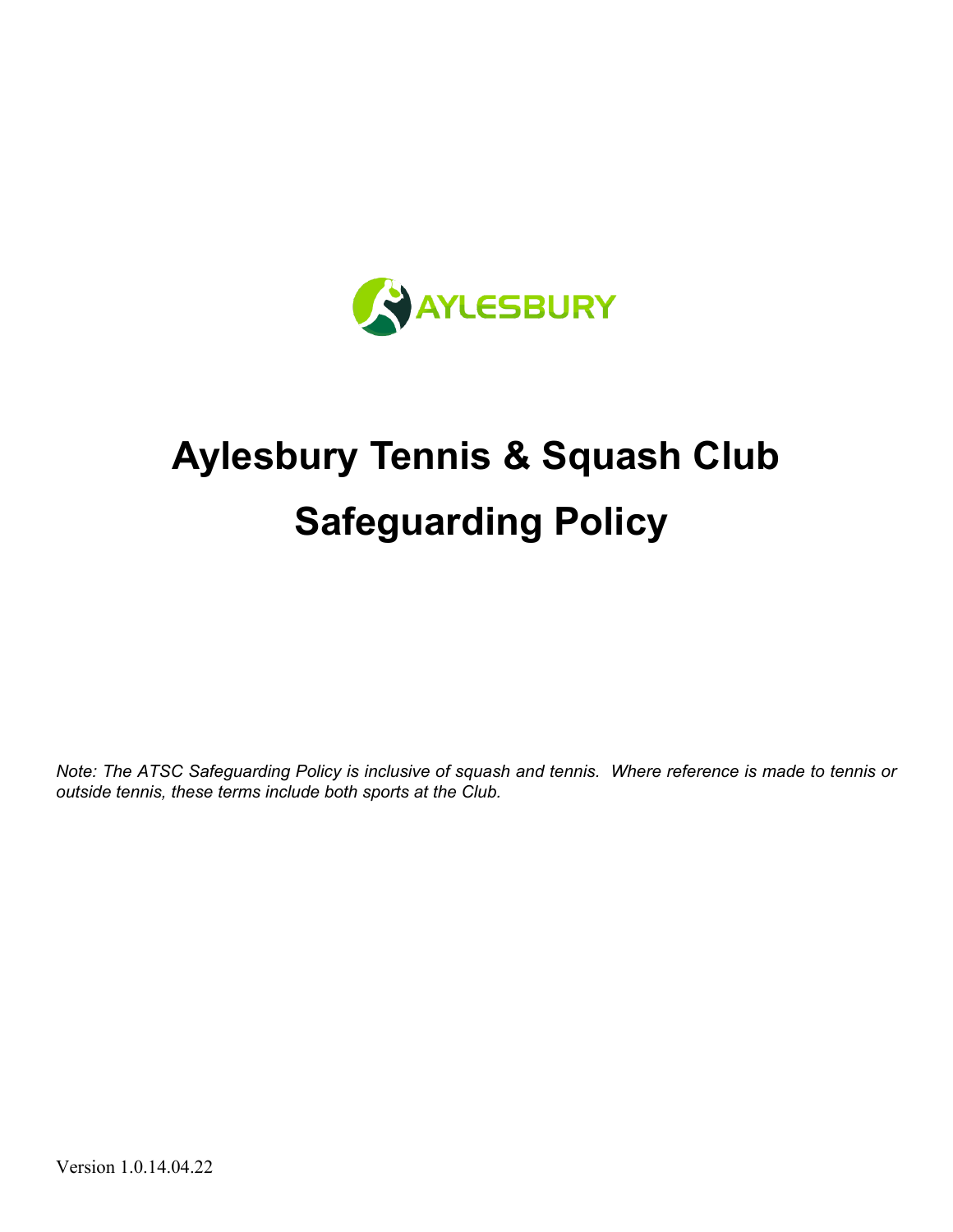### Reporting a Safeguarding Concern within the Tennis Environment

How to respond to concerns that arise within a tennis environment.

For Tennis Wales / Tennis Scotland cases, on-going consultation will take place with them.



Policy Title: Safeguarding Policy **Page 2 of 11** Page 2 of 11

Last Updated: *14/04/2022* Next Review: *31/03/23 (or earlier if there is a change in legislation)*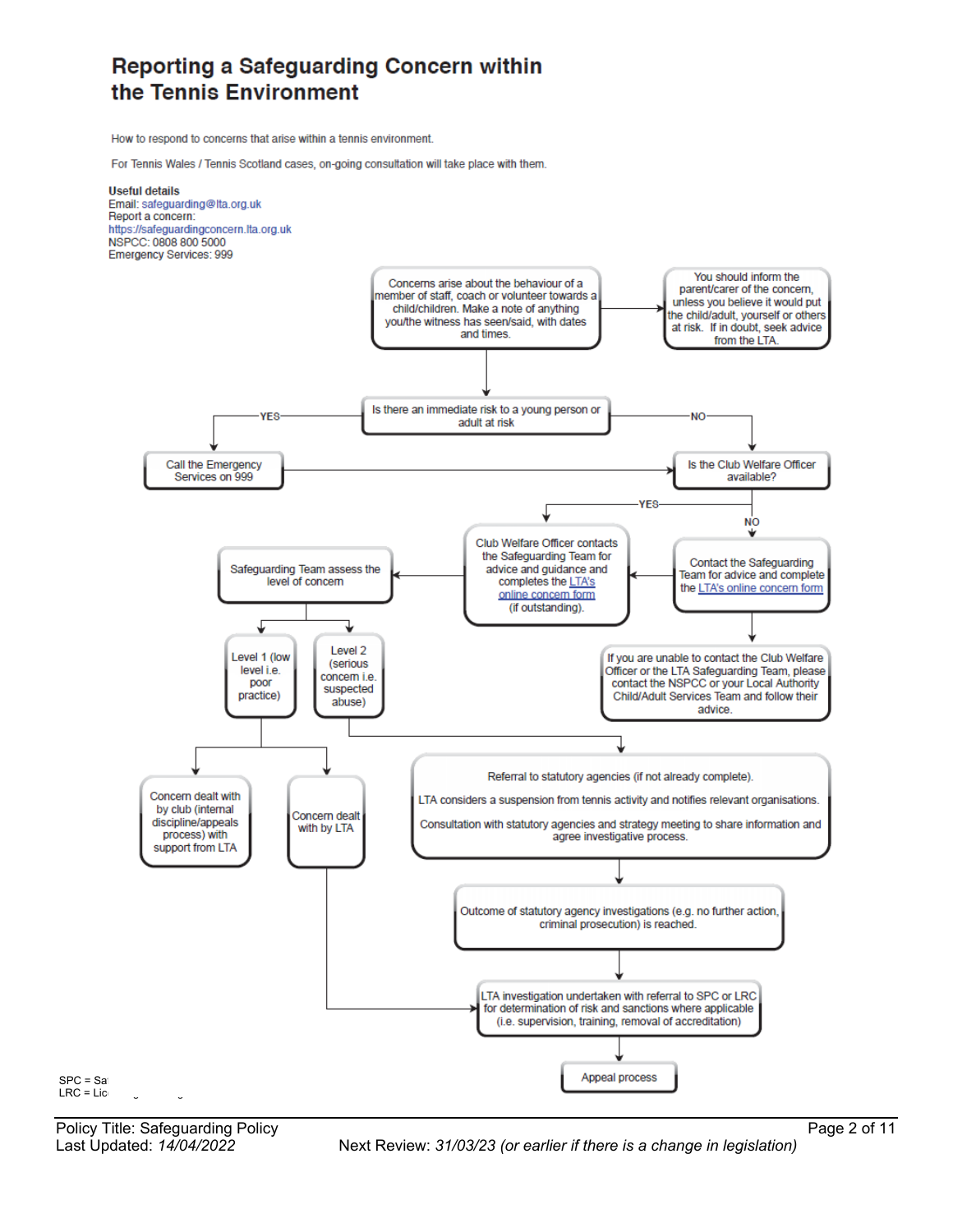## **Safeguarding Policy**

#### **1. Policy statement**

The Aylesbury Tennis and Squash Club (ATSC) is committed to prioritising the well-being of all children and adults at risk, promoting safeguarding in our club at all times, including all programmes and events we run. All activities, events and trips arranged by the club run in accordance with the LTA's Safeguarding at Events and Competitions guidance. This Policy strives to minimise risk, deliver a positive tennis experience for everyone and respond appropriately to all safeguarding concerns/disclosures.

#### **2. Use of terminology**

**Child:** a person under the age of eighteen years.

Note that some legislation in Scotland defines a child as a person under sixteen years old. However, where there is any safeguarding concern, anyone under the age of 18 is regarded as a child unless advised otherwise by the LTA Safeguarding Team .

**Adult at risk:** a person aged eighteen years or over who is, or may be, in need of community care services by reason of disability, age or illness; and is, or may be, unable to take care of, or unable to protect him or herself against abuse or neglect.

**Safeguarding children:** protecting children from abuse and neglect, preventing the impairment of children's health or development, ensuring that they grow up in circumstances consistent with the provision of safe and effective care, and taking action to enable all children to have the best life chances.

**Safeguarding adults at risk:** protecting adults from abuse and/or neglect. Enabling adults to maintain control over their lives and make informed choices without coercion. Empowering adults at risk, consulting them before taking action, unless someone lacks the capacity to make a decision, or their mental health poses a risk to their own or someone else's safety, in which case, always acting in his or her best interests.

*(See appendix A for full glossary of terms)*.

#### **3. Scope**

This Policy is applicable to all staff, volunteers, committee members, coaches and club members. It is in line with national legislation and applicable across the UK.

Advice, guidance and support is available from the LTA Safeguarding Team.

#### **4. Responsibility for the implementation of the Safeguarding Policy, Code of Conduct and Reporting Procedure**

#### **SAFEGUARDING IS EVERYONE'S RESPONSIBILITY: NOT RESPONDING TO A SAFEGUARDING CONCERN IS NOT AN OPTION.**

- Our club's committee has overall accountability for this Policy and its implementation
- Our club Welfare Officer is responsible for updating this Policy in line with legislative and club developments
- All individuals involved in/present at the club are required to adhere to the Policy and Code of Conduct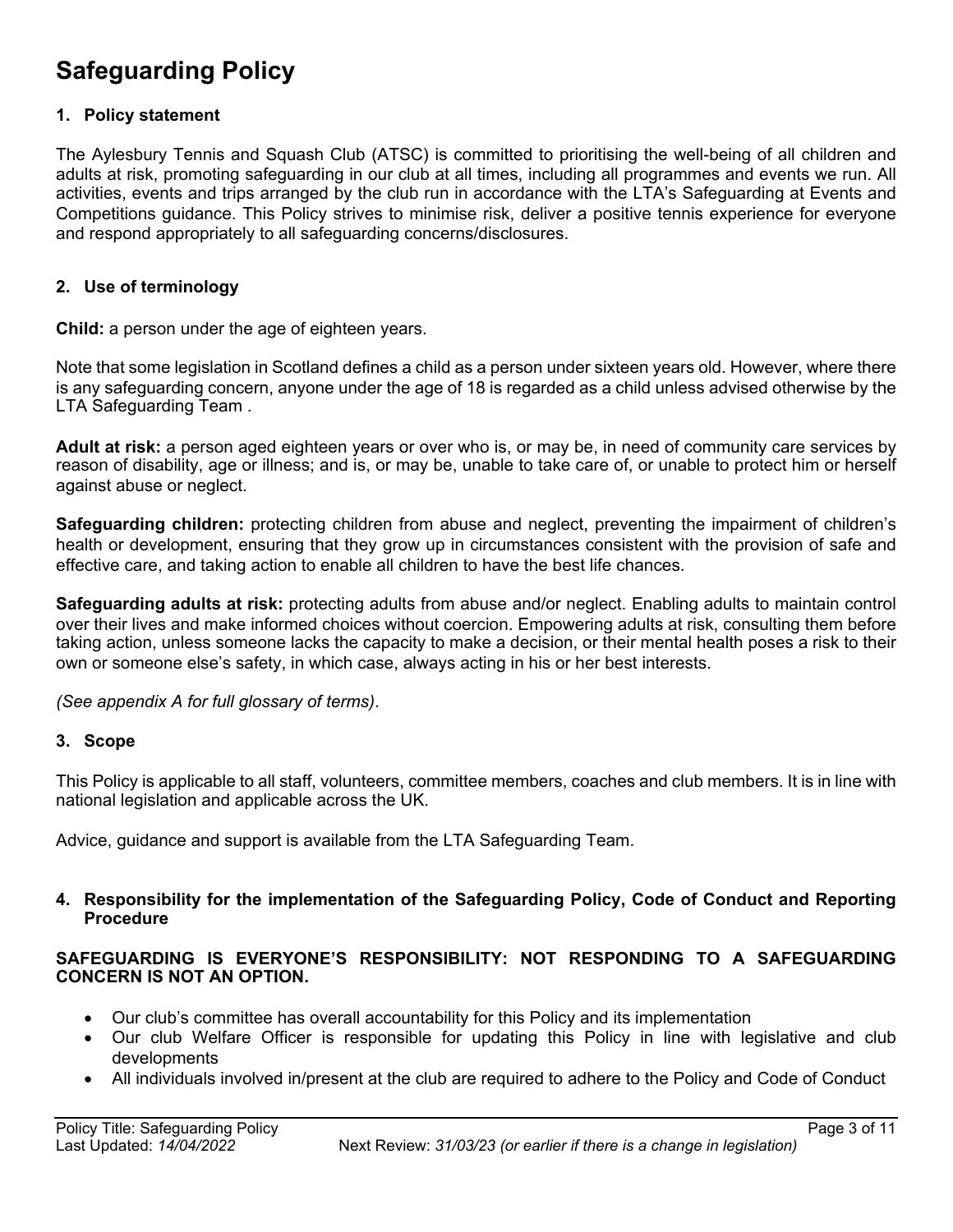• The LTA Safeguarding Team and Tennis Scotland, Tennis Wales and Tennis Foundation Safeguarding Leads can offer support to help clubs proactively safeguard.

#### **Where there is a safeguarding concern/disclosure:**

- The individual who is told about, hears, or is made aware of the concern/disclosure is responsible for following the Reporting a Safeguarding Concern Procedure shown in the flowchart at the beginning of this policy. Unless someone is in immediate danger, they should inform their club Welfare Officer, LTA Safeguarding Team or National Safeguarding Lead.
- The club Welfare Officer and Safeguarding Leads are responsible for reporting safeguarding concerns to the LTA Safe Safeguarding Team.
- The LTA Safeguarding Team is responsible for assessing all safeguarding concern/disclosures that are reported to them and working with the club Welfare Officer and National Safeguarding Leads to follow up as appropriate on a case-by-case basis, prioritising the well-being of the child/ adult at risk at all times. Dependent on the concern/disclosure, a referral may be made to:
	- $\circ$  The police in an emergency (999);
	- o Club Welfare Officer John Gilmour / 07947 700746 / safeguarding@aylesburytennisandsquash.com
	- o Squash County Welfare Officer Andrew Tennant / welfare@bucks-squash.co.uk
	- o Bucks. council LADO / 01296 382 070 / secure-LADO@buckinghamshire.gov.uk
	- o Bucks Children's Services: 01296 383962 (out of hours 0800 9997677)
	- o Bucks Adult Services: 0800 137915 (out of hours 0800 9997677)
	- o Liza Ware of the NSPCC Child Protection in Sport Unit
	- o 0116 4026737 /Liza.Ware@nspcc.org.uk
	- $\circ$  Designated Officer (England only) for concerns/disclosures about a member of staff, consultant, coach, official or volunteer: safeguarding@lta.org.uk

#### **5. Breaches of the Safeguarding Policy, Code of Conduct and Reporting Procedure**

Breaches of this Policy and/or failure to comply with the outlined responsibilities may result in the following:

- Disciplinary action leading to possible exclusion from the club, dismissal and legal action
- Termination of current and future roles within the club and roles in other clubs, the LTA, Tennis Wales, Tennis Scotland and the Tennis Foundation*.*

Actions taken by players, parents or carers, staff, consultants, volunteers, officials, coaches inside or outside of the club that are seen to contradict this Policy may be considered a violation of this Policy.

Where an appeal is lodged in response to a safeguarding decision made by the club, the individual should adhere to the club's appeal procedure.

#### **6. Whistleblowing**

Safeguarding children and adults at risk requires everyone to be committed to the highest possible standards of openness, integrity and accountability. As a club, we are committed to encouraging and maintaining a culture where people feel able to raise a genuine safeguarding concern and are confident that it will be taken seriously.

#### **What is whistle blowing?**

In the context of safeguarding, "whistle blowing" is when someone raises a concern about the well-being of a child or an adult at risk.

A whistle blower may be:

- a player;
- a volunteer;
- a coach: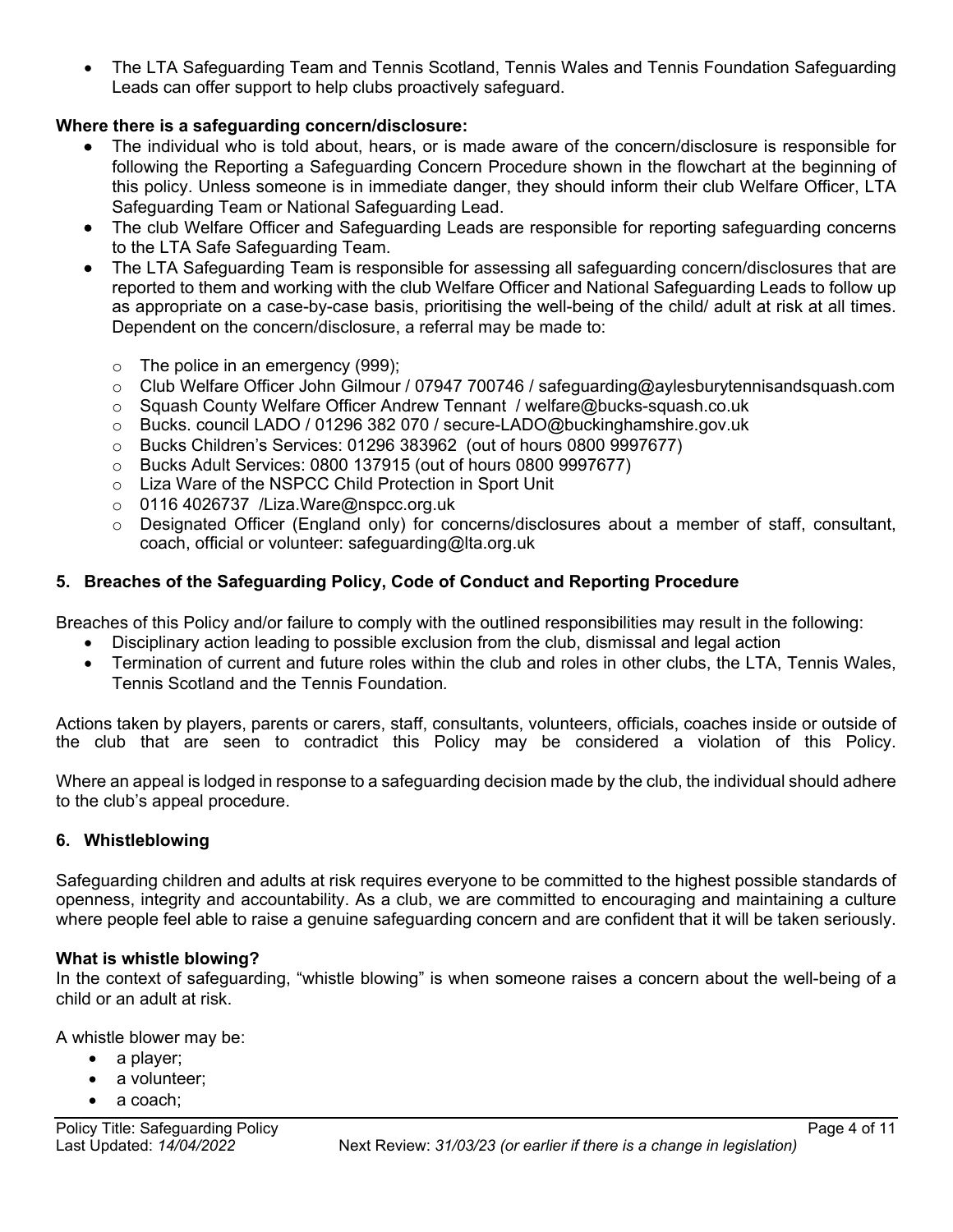- other member of staff;
- an official;
- a parent;
- a member of the public.

#### **How to raise a concern about a child or an adult at risk at the club**

If a child or an adult at risk is in immediate danger or risk of harm, the police should be contacted by calling 999.

Where a child or an adult at risk is not in immediate danger, any concerns about their well-being should be made without delay to the Club Welfare Officer. The Club Welfare Officer will pass the details of the concern on to the LTA Safeguarding Team at the earliest opportunity and the relevant local authority and the police will be contacted, where appropriate.

If, however, the whistle blower does not feel comfortable raising a concern with the Club Welfare Officer, the whistle blower should contact the LTA Safeguarding Team directly, the Local Authority Designated Officer (LADO) or the NSPCC on 0808 800 5000.

The Club Welfare Officer can be contacted on: 07947 700746

#### **Information to include when raising a concern**

The whistle blower should provide as much information as possible regarding the incident or circumstance which has given rise to the concern, including:

- their name and contact details (unless they wish to remain anonymous);
- names of individuals involved;
- date, time and location of incident/circumstance; and
- whether any witnesses were present.

#### **What happens next?**

All concerns raised by a whistle blower about the well-being of a child or an adult at risk will be taken seriously and every effort will be made to deal with each concern fairly, quickly and proportionately.

If the whistle blower does not believe that the concern has been dealt with appropriately and wishes to speak to someone outside the club or the LTA Safeguarding Team, the NSPCC Whistleblowing advice line should be contacted on 0800 028 0285 or by emailing help@nspcc.org.uk.

#### **Support**

The club will not tolerate any harassment, victimisation or unfair treatment of, and will take appropriate action to protect, whistle blowers when they raise a concern in good faith.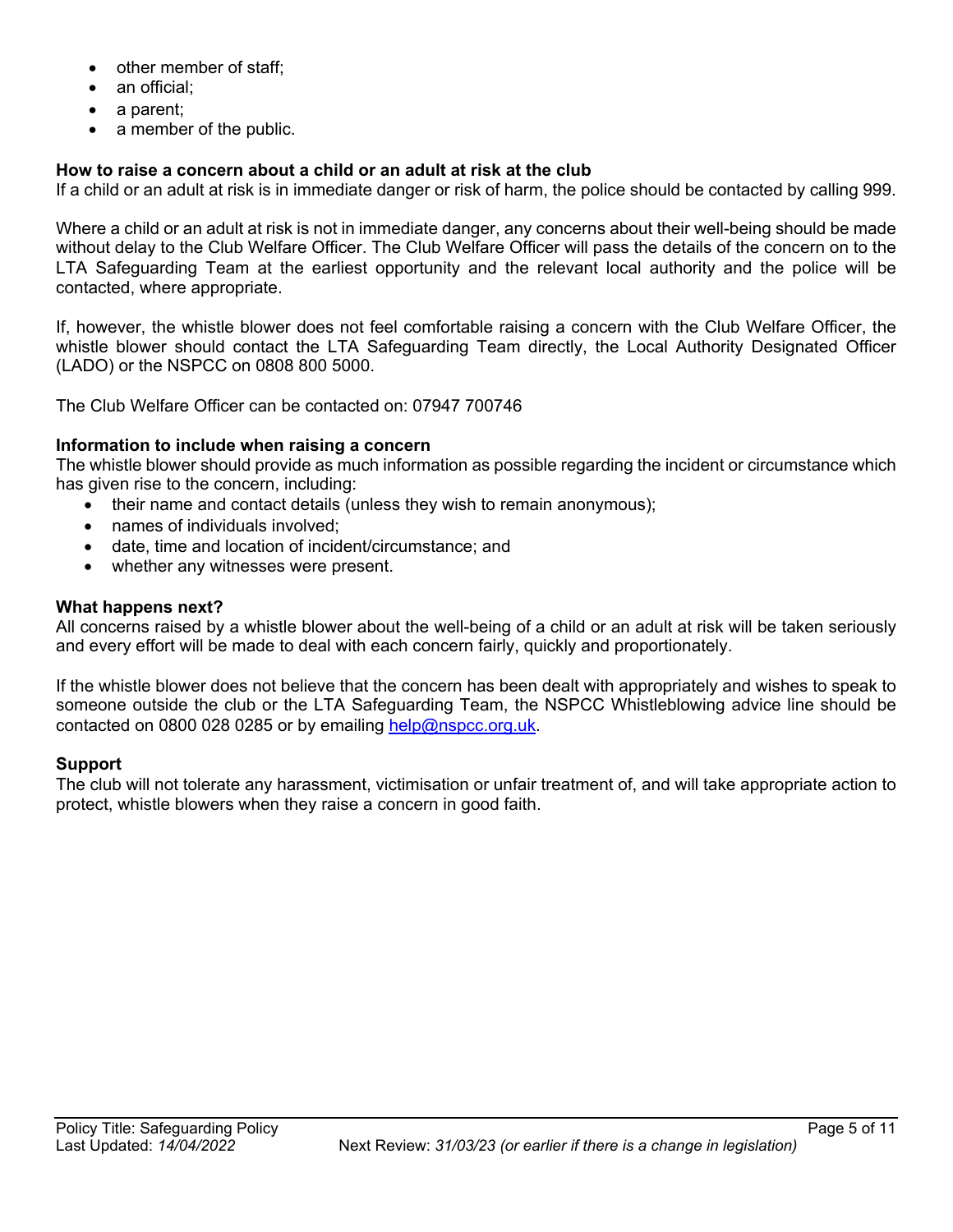# **Codes of Conduct**

#### **All members of staff, volunteers and members agree to:**

- Prioritise the well-being of all children and adults at risk at all times
- Treat all children and adults at risk fairly and with respect
- Be a positive role model. Act with integrity, even when no one is looking
- Help to create a safe and inclusive environment both on and off court
- Not allow any rough or dangerous behaviour, bullying or the use of bad or inappropriate language
- Report all allegations of abuse or poor practice to the club Welfare Officer
- Not use any sanctions that humiliate or harm a child or adult at risk
- Value and celebrate diversity and make all reasonable efforts to meet individual needs
- Keep clear boundaries between professional and personal life, including on social media
- Have the relevant consent from parents/carers, children and adults before taking or using photos and videos
- Refrain from making physical contact with children or adults unless it is necessary as part of an emergency or congratulatory (e.g. handshake / high five)
- Refrain from smoking and consuming alcohol during club activities or coaching sessions
- Ensure roles and responsibilities are clearly outlined and everyone has the required information and training
- Avoid being alone with a child or adult at risk unless there are exceptional circumstances
- Refrain from transporting children or adults at risk, unless this is required as part of a club activity (e.g. away match) and there is another adult in the vehicle
- Not abuse, neglect, harm or discriminate against anyone; or act in a way that may be interpreted as such
- Not have a relationship with anyone under 18 for whom they are coaching or responsible for
- Be acutely aware of the power that coaches and coaching assistants develop over players in the coaching relationship and avoid any intimacy (sexual or otherwise) with players

#### **All children agree to:**

- Be friendly, supportive and welcoming to other children and adults
- Play fairly and honestly
- Respect club staff, volunteers and Officials and accept their decisions
- Behave, respect and listen to your coach
- Take care of your equipment and club property
- Respect the rights, dignity and worth of all participants regardless of age, gender, ability, race, culture, religion or sexual identity
- Not use bad, inappropriate or racist language, including on social media
- Not bully, intimidate or harass anyone, including on social media
- Not smoke, drink alcohol or drugs of any kind on club premises or whilst representing the club at competitions or events
- Talk to the club Welfare Officer about any concerns or worries they have about themselves or others

#### **All parents and carers agree to:**

• Positively reinforce your child and show an interest in their tennis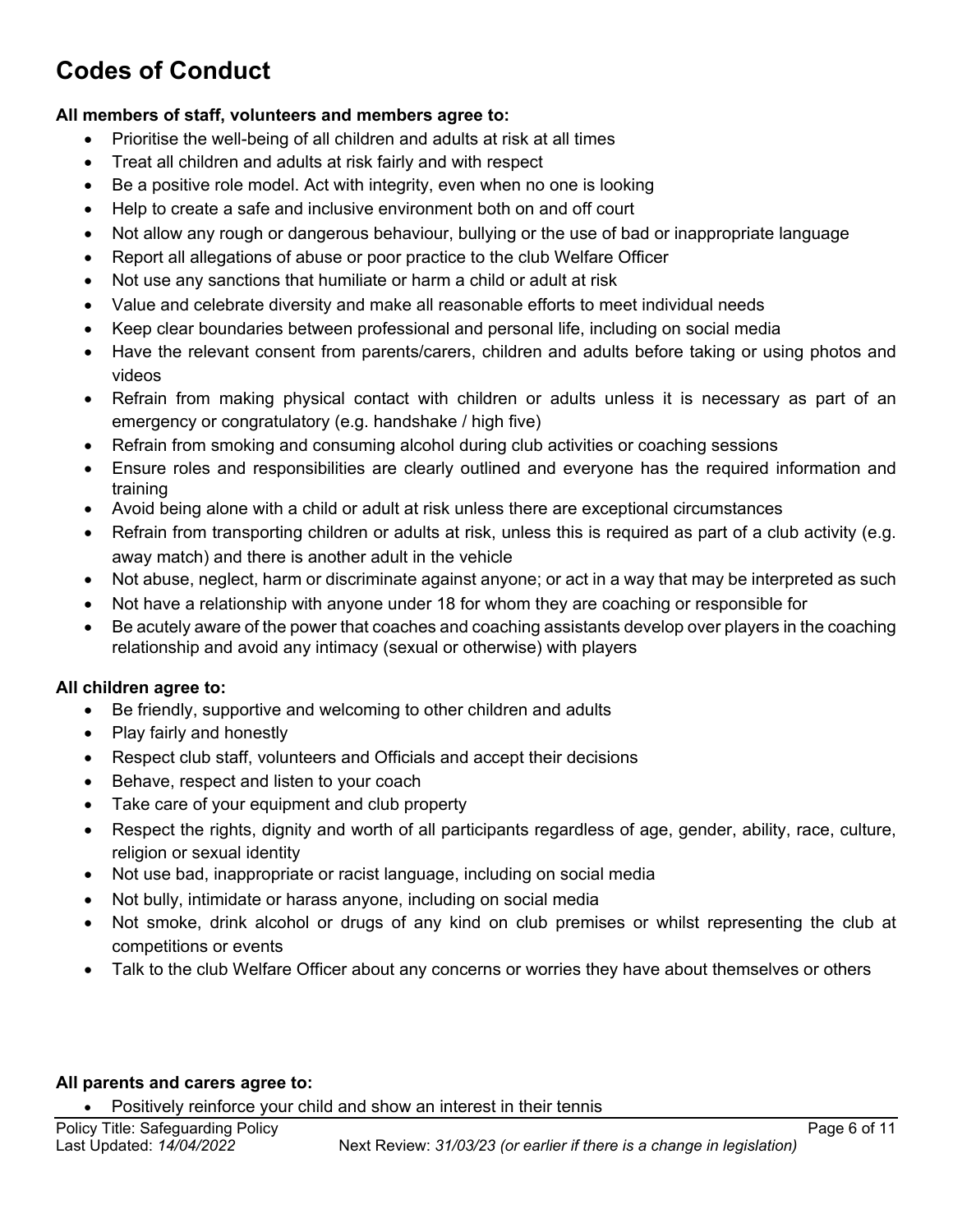- Use appropriate language at all times
- Be realistic and supportive
- Never ridicule or admonish a child for making a mistake or losing a match
- Treat all children, adults, volunteers, coaches, officials and members of staff with respect
- Behave responsibly at the venue; do not embarrass your child
- Accept the official's decisions and do not go on court or interfere with matches
- Encourage your child to play by the rules, and teach them that they can only do their best
- Deliver and collect your child punctually from the venue
- Ensure your child has appropriate clothing for the weather conditions
- Ensure that your child understands their code of conduct
- Adhere to your venue's safeguarding policy, diversity and inclusion policy, rules and regulations
- Provide emergency contact details and any relevant information about your child including medical history

This Policy is reviewed every two years (or earlier if there is a change in national legislation).

This Policy is recommended for approval by:

| Tennis Committee Chair David Wright: | Date: 26 <sup>th</sup> May 2022 |
|--------------------------------------|---------------------------------|
| Squash Committee Chair David Evans   | Date: 26 <sup>th</sup> May 2022 |
| Club Welfare Officer John Gilmour:   | Date: 26 <sup>th</sup> May 2022 |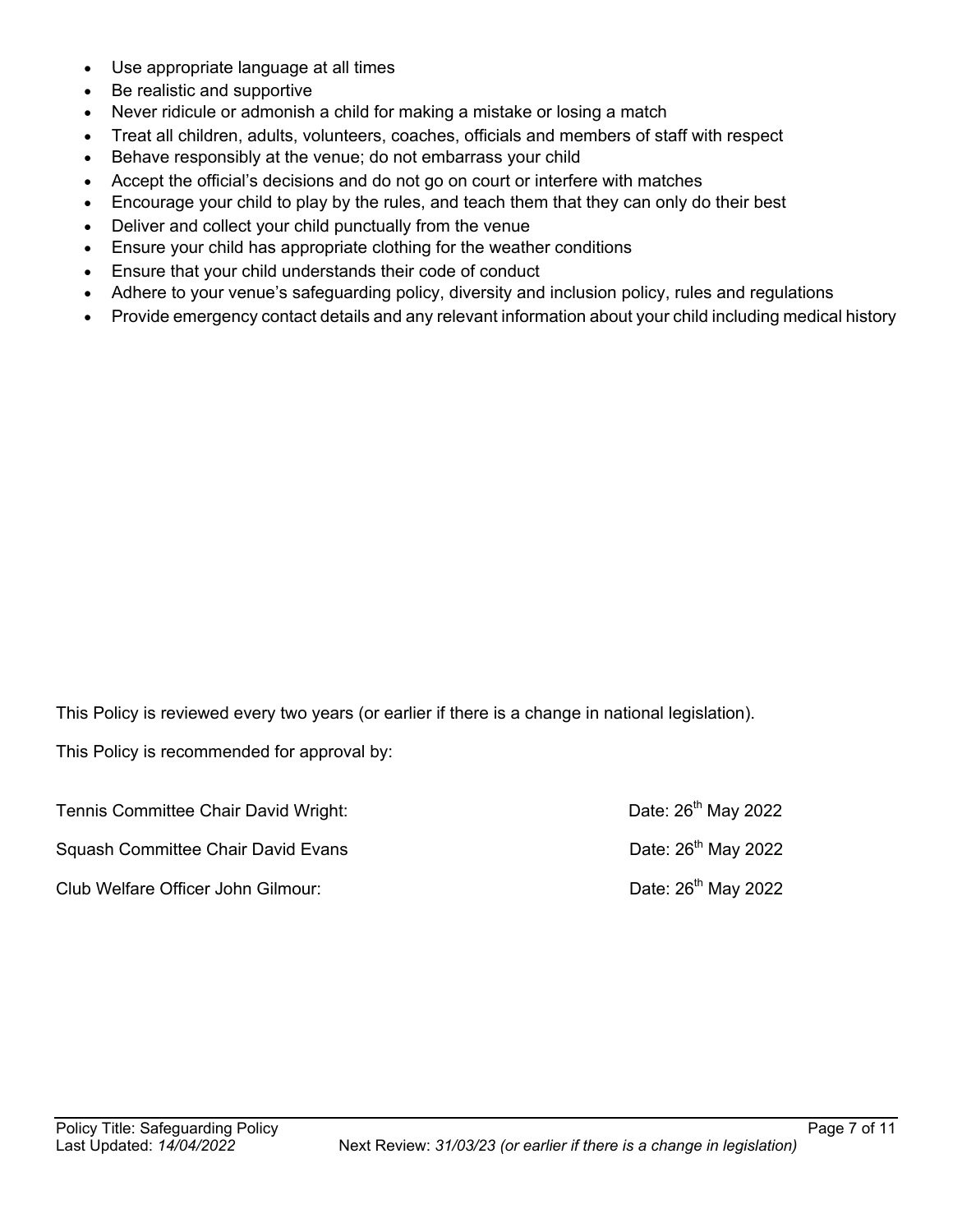## **Appendix A: Glossary of Terms**

**Safeguarding:** protecting **children** from abuse and neglect, preventing the impairment of children's health or development, ensuring that children are growing up in circumstances consistent with the provision of safe and effective care, and taking action to enable all children to have the best life chances. Enabling **adults at risk** to achieve the outcomes that matter to them in their life; protecting their right to live in safety, free from abuse and neglect. Empowering and supporting them to make choices, stay safe and raise any concerns. Beginning with the assumption that an individual is best-placed to make decisions about their own wellbeing, taking proportional action on their behalf only if someone lacks the capacity to make a decision, they are exposed to a lifethreatening risk, someone else may be at risk of harm, or a criminal offence has been committed or is likely to be committed.

#### **Abuse and neglect**

**Physical abuse:** A form of abuse which may involve hitting, shaking, throwing, poisoning, burning or scalding, drowning, suffocating or otherwise causing physical harm to a child or adult at risk. Physical harm may also be caused when a parent or carer fabricates the symptoms of, or deliberately induces illness

**Sexual abuse:** Involves forcing or enticing a child or young person to take part in abuse sexual activities, not necessarily involving a high level of violence, whether or not the child is aware of what is happening. The activities may involve physical contact, including assault by penetration (for example, rape or oral sex) or non-penetrative acts such as masturbation, kissing, rubbing and touching outside of clothing. They may also include non-contact activities, such as involving children in looking at, or in the production of, sexual images, watching sexual activities, encouraging children to behave in sexually inappropriate ways, or grooming a child in preparation for abuse (including via the internet). Sexual abuse is not solely perpetrated by adult males. Women can also commit acts of sexual abuse, as can other children

**Emotional abuse:** The persistent emotional maltreatment of a child or adult at risk such as to cause severe and persistent adverse effects on their emotional development. It may involve conveying to a child/ adult at risk that they are worthless or unloved, inadequate, or valued only insofar as they meet the needs of another person; not giving them opportunities to express their views; deliberately silencing them or 'making fun' of what they say or how they communicate. It may feature age or developmentally inappropriate expectations being imposed, including interactions that are beyond a child or adult at risk's developmental capability, as well as overprotection and limitation of exploration and learning, or preventing them participating in normal social interaction. It may involve seeing or hearing the ill-treatment of another. It may involve serious bullying (including cyber bullying), causing a child or adult at risk to feel frightened or in danger, or the exploitation or corruption of children. Some level of emotional abuse is involved in all types of maltreatment of a child, though it may occur alone.

**Neglect:** The persistent failure to meet a child/ adult at risk's basic physical and/or psychological needs, likely to result in the serious impairment of their health or development. It may involve a parent or carer failing to:

oprovide adequate food, clothing and shelter (including exclusion from home or abandonment);

oprotect a child/ adult at risk from physical and emotional harm or danger;

oensure adequate supervision (including the use of inadequate care-givers); or

oensure access to appropriate medical care or treatment.

It may also include neglect of, or unresponsiveness to, a child's or adult at risk's basic emotional needs. Neglect may occur during pregnancy as a result of maternal substance abuse.

#### **Additional examples of abuse and neglect of adults at risk**

**Financial abuse**: having money or property stolen; being defrauded; being put under pressure in relation to money or other property; and having money or other property misused.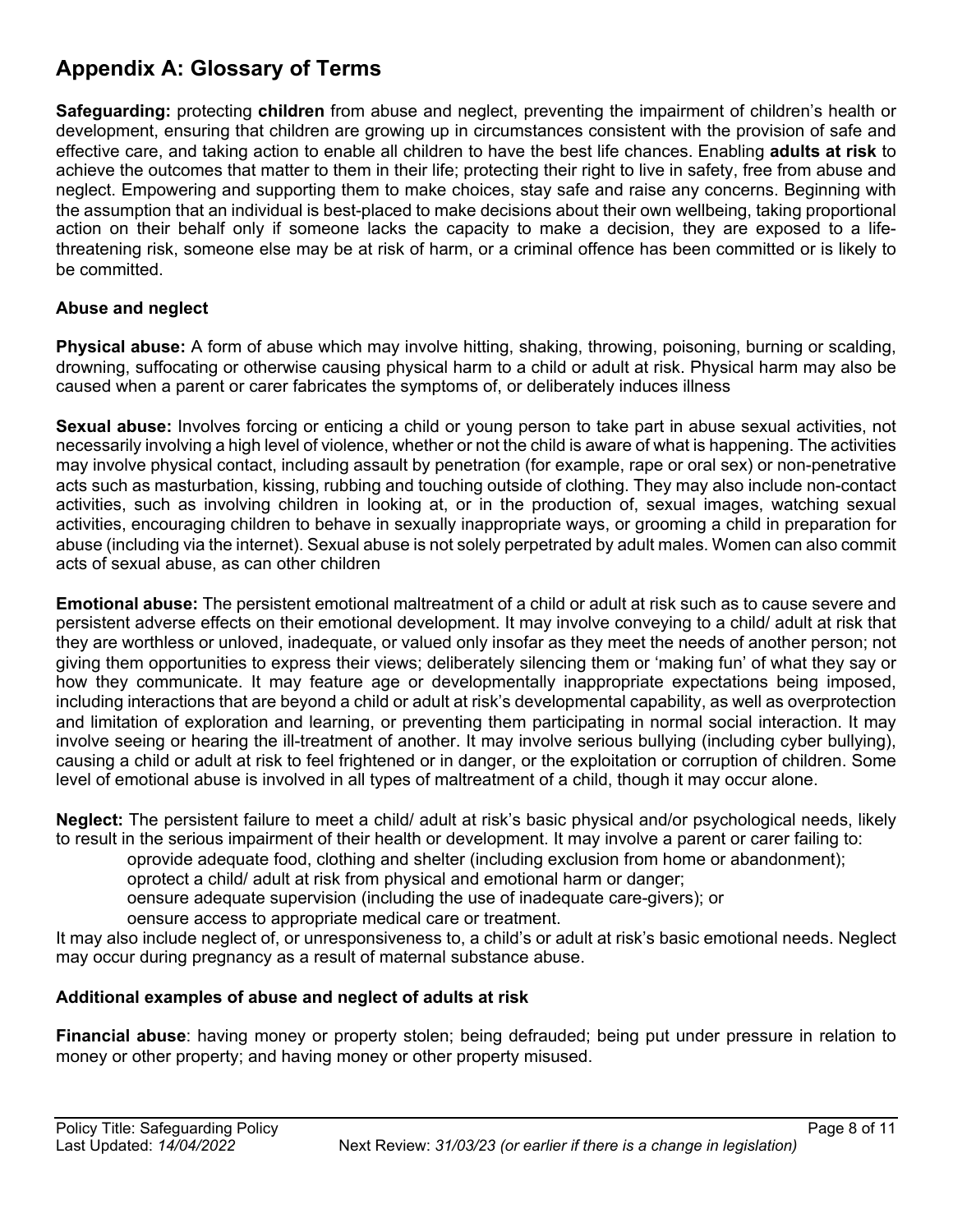**Discriminatory abuse**: treating someone in a less favourable way and causing them harm, because of their age, gender, sexuality, gender identity, disability, socio-economic status, ethnic origin, religion and any other visible or non-visible difference.

**Domestic abuse**: includes physical, sexual, psychological or financial abuse by someone who is, or has been a partner or family member. Includes forced marriage, female genital mutilation and honour-based violence (an act of violence based on the belief that the person has brought shame on their family or culture). Domestic abuse does not necessarily involve physical contact or violence.

**Psychological abuse:** including emotional abuse, threats of harm or abandonment, deprivation of contact, humiliation, blaming, controlling, intimidation, coercion, harassment, verbal abuse, isolation or withdrawal from services or supportive networks.

**Organisational abuse**: where the needs of an individual are not met by an organisation due to a culture of poor practice or abusive behaviour within the organisation.

**Self-neglect:** behaviour which threatens an adult's personal health or safety (but not that of others). Includes an adult's decision to not provide themselves with adequate food, clothing, shelter, personal hygiene, or medication (when indicated), or take appropriate safety precautions

**Modern slavery**: encompasses slavery, human trafficking, criminal and sexual exploitation, forced labour and domestic servitude. Traffickers and slave masters use whatever means they have at their disposal to coerce, deceive and force individuals into a life of abuse, servitude and inhumane treatment.

A person who is being abused may experience more than one type of abuse

Harassment, and bullying are also abusive and can be harmful

Female Genital Mutilation (FGM) is now recognised as a form of physical, sexual and emotional abuse that is practised across the UK

Child Sexual Exploitation is recognised as a form of sexual abuse in which children are sexually exploited for money, power or status

Child trafficking is recognised as child abuse where children are often subject to multiple forms of exploitation. Children are recruited, moved or transported to, or within the UK, then exploited, forced to work or sold

People from all cultures are subject to abuse. It cannot be condoned for religious or cultural reasons Abuse can have immediate and long-term impacts on someone's well-being, including anxiety, depression,

substance misuse, eating disorders and self-destructive Conducts, offending and anti-social Conduct Those committing abuse are most often adults, both male and female. However, child-to-child abuse also takes place.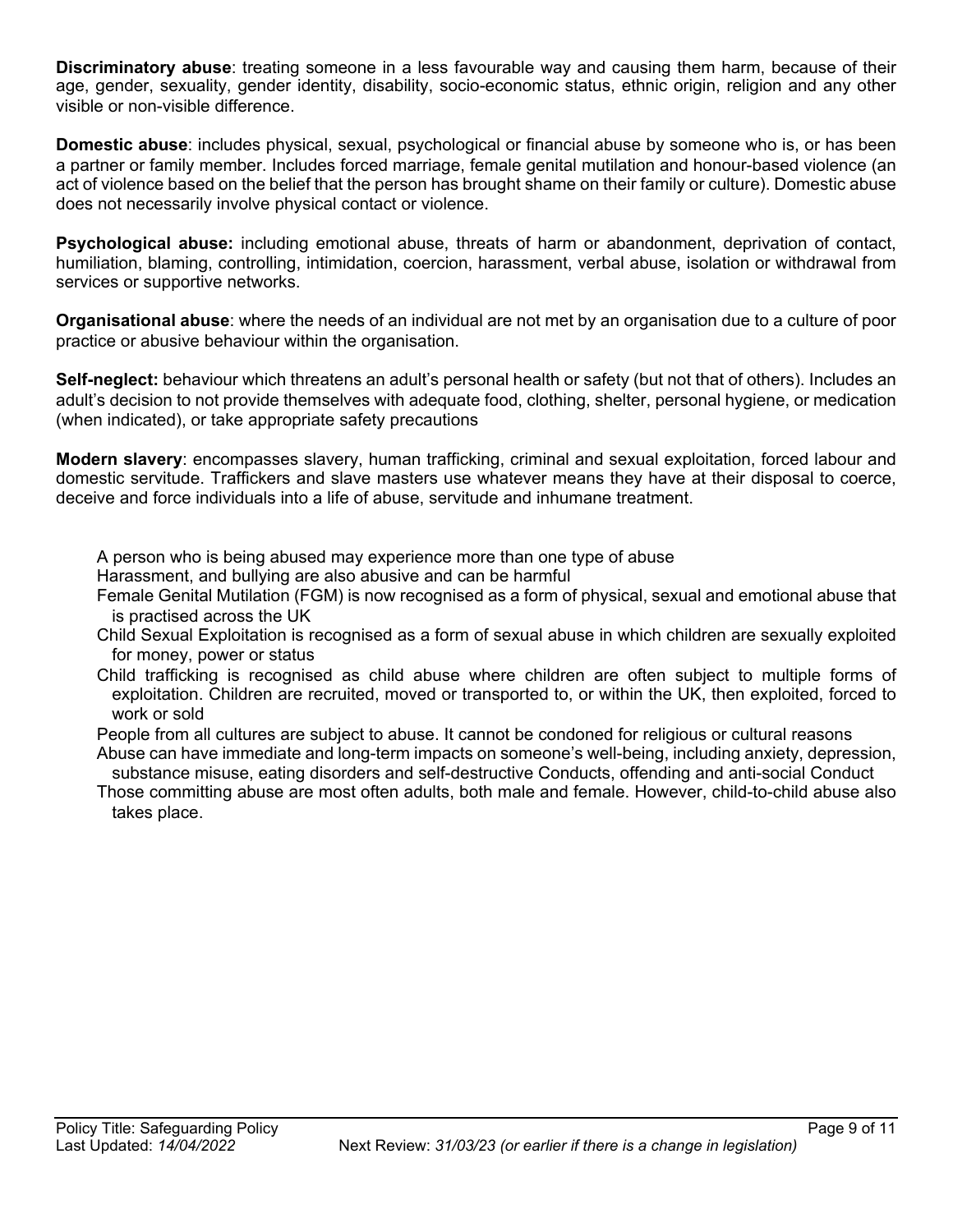## **Appendix B: What to do if a disclosure from a child or adult at risk is made to you:**

- 1. **Listen** carefully and calmly to the individual
- 2. **Reassure** the individual that they have done the right thing and what they have told you is very important
- 3. **Avoid questioning** where possible, and never ask leading questions
- 4. **Do not promise secrecy**. Let the individual know that you will need to speak to the Welfare Officer/LTA Safeguarding Team because it is in their best interest. If you intend to speak to the police or social care, you should let them know this too.
- 5. **Report the concern.** In an emergency, call the police (999), otherwise talk to the Welfare Officer/LTA Safeguarding Team as soon as possible. Do not let doubt/personal bias prevent you from reporting the allegation
- **6. Record** details of the disclosure and allegation using the LTA's online reporting a concern form within 24 hours*. If you do not have access to the online form, write down the details using what you have available then sign and date it.*